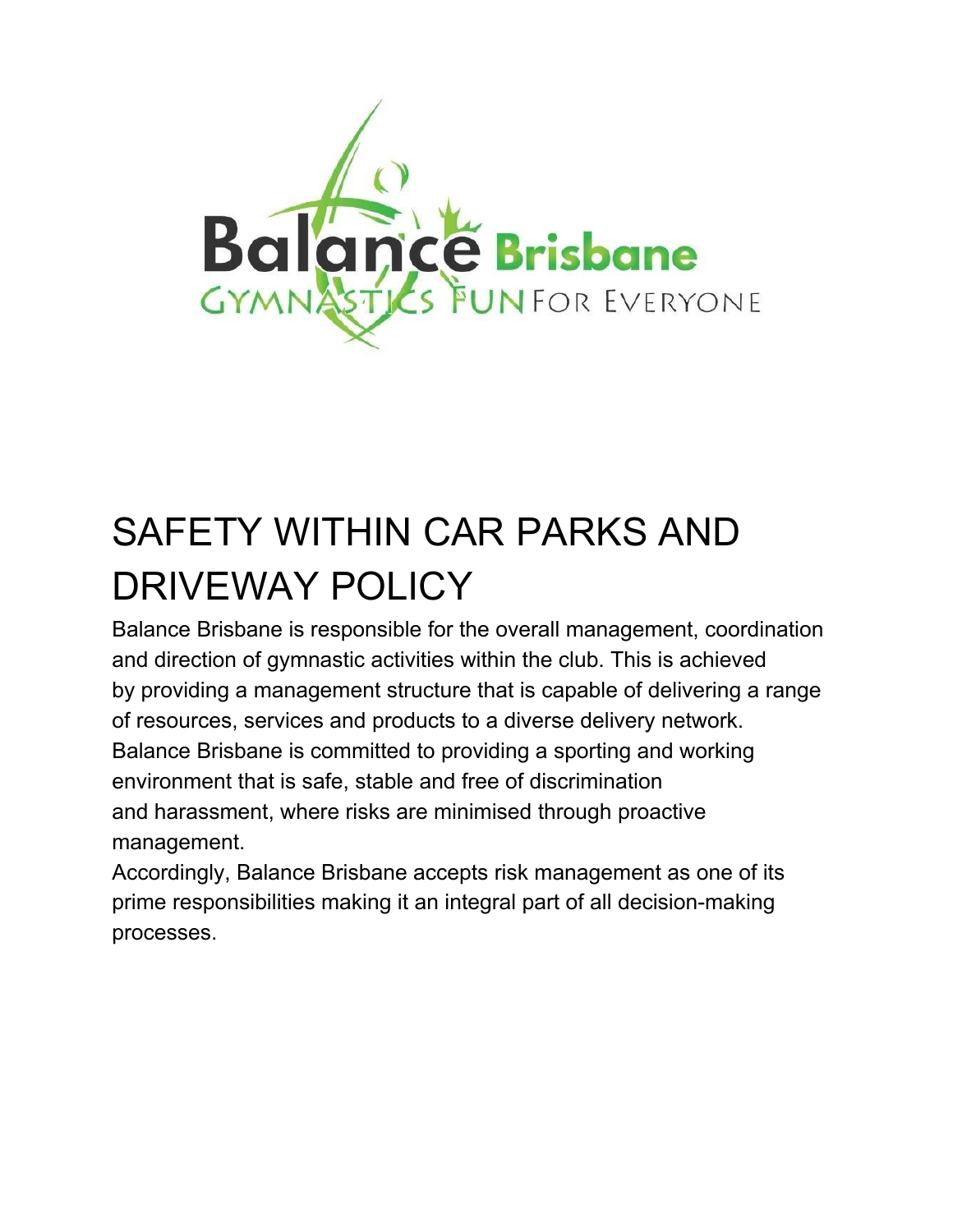By adhering to the policy, patrons of the Club contribute to a safe and responsible environment.

Safety within Car parks and Driveways Policy refers to the culture,

processes and structures that are directed towards the effective

management of potential opportunities and adverse effects. All

daily activities, Gymsport programs, membership programs and/or services are governed by the policy.

All extra-curricular programs and entertainment activities provided by Balance Brisbane are held under the policy.

## SAFETY RESPONSIBILITIES FOR PARENTS AND CAREGIVERS

Safety is reliant upon a number of rules.

Adherence to these rules and principles will facilitate the emergence of a risk management culture that will be actively encouraged.

The rules include:

1.Children under the age of 10 must be escorted into the gymnasium with a parent or caregiver, at all times. Balance Brisbane will only accept a duty of care inside the building.

2.The safety and responsibility of all children is passed to parent/caregivers once the child/children are outside the building of Balance Brisbane; this includes the carpark and common driveways.

3.Parents are not to drop off children under the age of 10 at the front door of the gym, except for the drop,kiss and go roller door.They need to watch that their child has entered the building.

4.Children under the age of 10 are not to exit the premises after class unless with an adult. Children are not to meet parents in the car park.

5.Children are not permitted to run or play within the car park or common driveway. Parents must pick up children, and immediately go to the car.

6.All children under the age of 10 must hold a parent's hand, bag or pram when walking to or from the gymnasium.

7.We ask that parents do not stand and talk with in the car park. If you wish do to so please do within the gym waiting area.

8.Parents are not to ever park in front of the roller/safety doors of other businesses.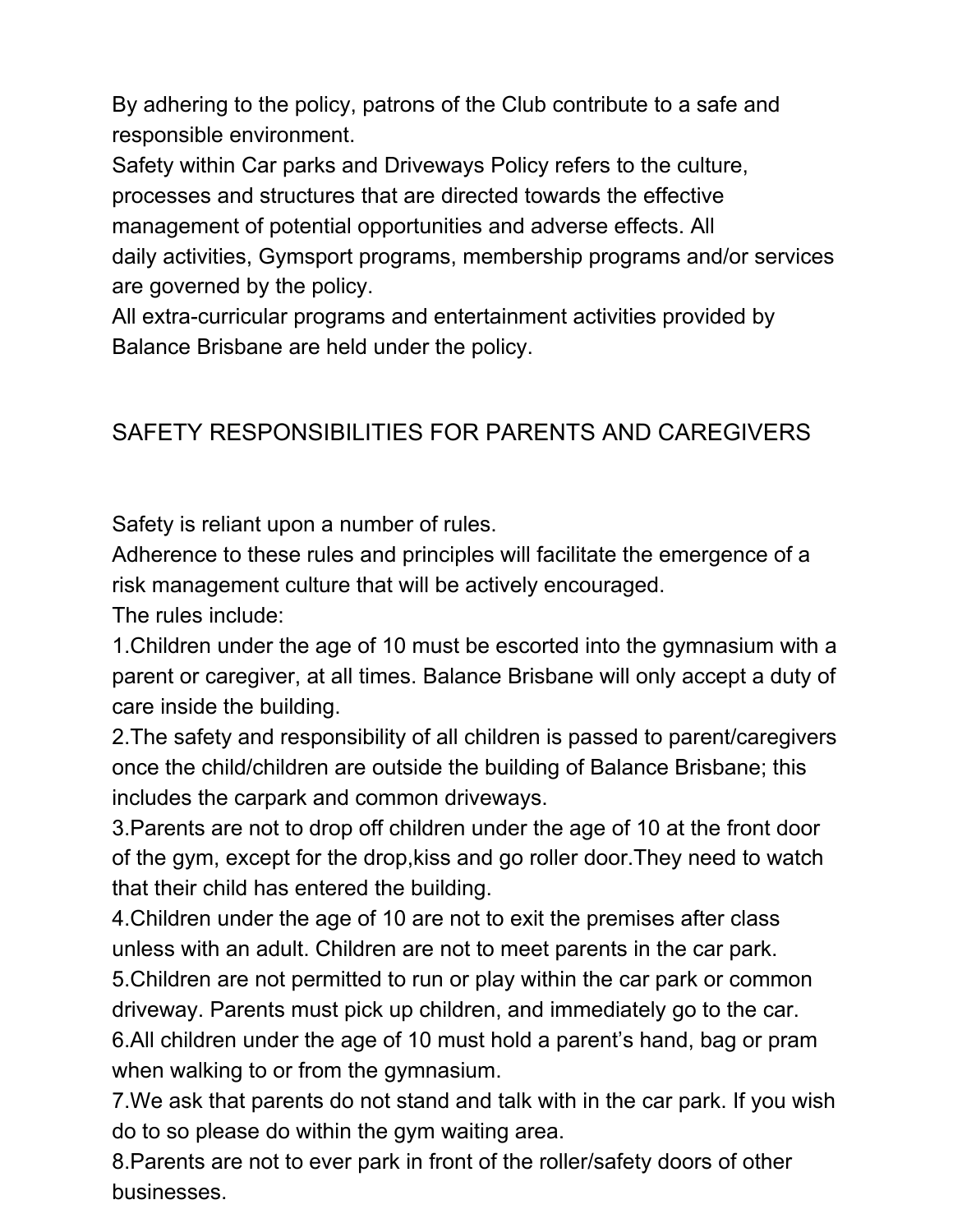## SAFETY RESPONSIBILITIES FOR STAFF

Leading by example in responding to rules.

Responding promptly to any concerns.

Trusting and empowering volunteers and paid staff to manage risks at all levels.

Education and training.

Ensuring the right values are instilled in young people.

Acknowledging, rewarding and publicizing good risk management.

Encouraging learning from unexpected results, both positive and negative.

Observe any infringements of the rules and inform patrons of rules and requirements.

Following all staff duties and requirements for car park supervision.

## ROLES AND RESPONSIBILITIES

All employees, volunteers and members are responsible for ensuring that risks to themselves,others, the Club and the sport of Gymnastics, are minimised.

The General Manager however, has the ultimate responsibility for successful Safety within Car Parks and Driveway Policy.

This section specifies the responsibilities of all parties

involved in Safety within Car Parks and Driveway Policy within Gymnastics:

#### General Manager

Ensure that the context of the policy is communicated to all levels, via the distribution of the Club's Safety within Car Parks and Driveway Policy Statement.

Ensure Safety within Car Parks and Driveway Policy practices, in-line with the Balance Brisbane Risk Management plan, are implemented at all levels.

Ensure that appropriate training is provided, so that risk is actively minimized.

Provide appropriate resources to ensure that risk is minimized.

Ensure that Safety within Car Parks and Driveway Policy

is an intrinsic part of deliberations and those decisions

are made in line with the policy.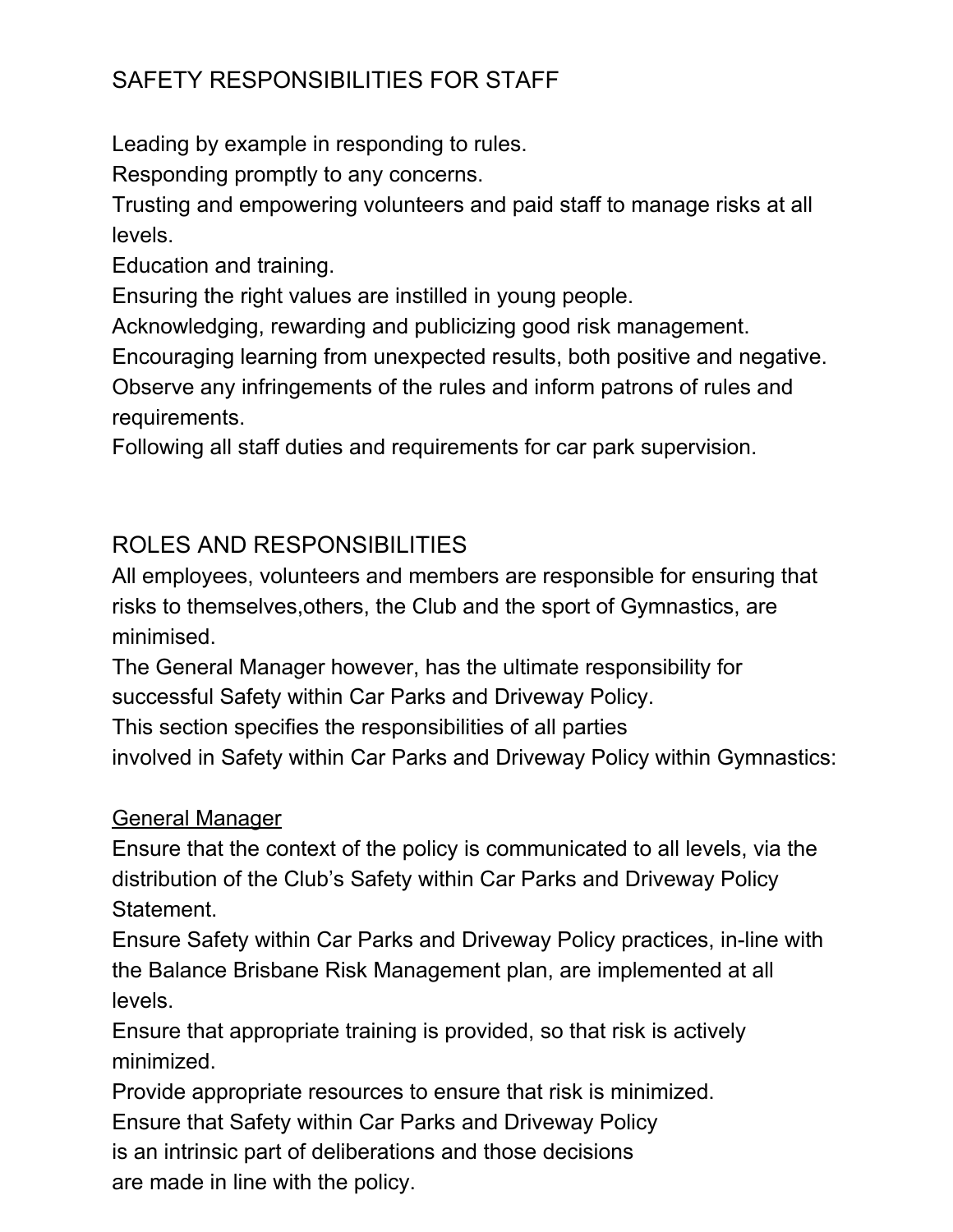Ensure that all sections of the Club have the opportunity to engage in Safety within Car Parks and Driveway Policy

Actively encourage reporting of risk, real or potential, and ensure that appropriate action is taken to minimize such risk.

Ensure that, when implementing Safety within Car Parks and Driveway Policy actions, other related Club policies are also adhered to.

Ensure appropriate and up-to-date documentation of Safety within Car Parks and Driveway Policy.

Provide appropriate induction on Safety within Car Parks and Driveway Policy and all other associated policies to new staff and volunteers holding key positions.

Alert the Director of any new high-impact risks, or any other matters requiring attention outside the usual process.

#### **Staff & Volunteers**

Distribute information on Safety within Car Parks and Driveway Policy Throughout networks, as required.

Adopt and implement appropriate Safety within Car Parks and Driveway Policy behaviour in all aspects of work.

Report risk, real or potential, and ensure appropriate action is taken to minimize such risk.

Ensure appropriate and up-to-date documentation of Safety within Car Parks and Driveway Policy.

#### Everyone

Successful Safety within Car Parks and Driveway Policy also relies on the personal knowledge, perception and behaviour of all involved in the sport of Gymnastics.